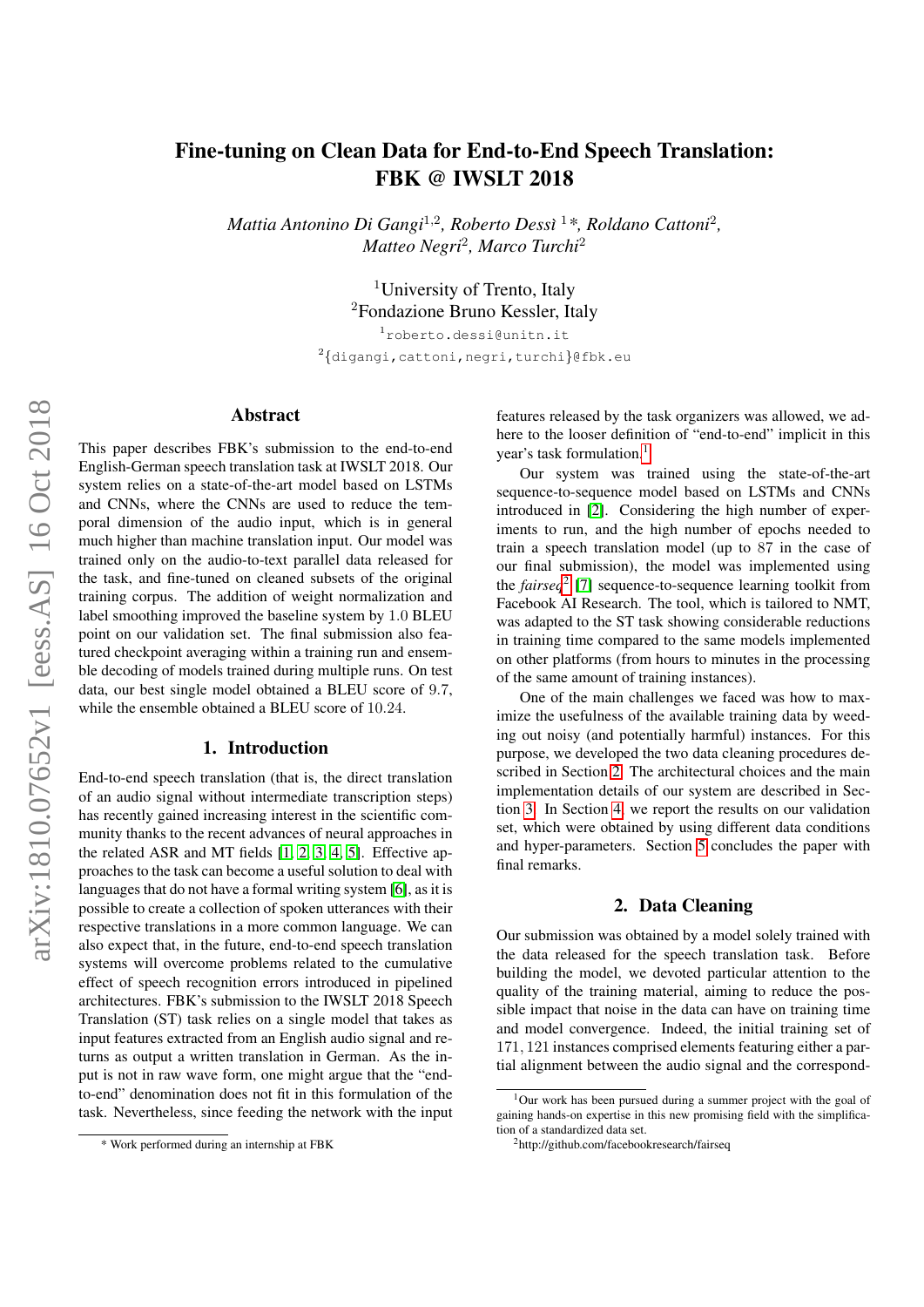ing transcription, or a skewed ratio between the number of feature frames and the characters in the transcription. To identify and weed out such noisy and potentially harmful training items, we applied two cleaning procedures. Both the procedures take advantage of the available English transcrip-tions of the audio signals<sup>[3](#page-1-1)</sup> and were run in cascade, after the removal of 1, 000 items to be used as our development set. As discussed in Section [4.1,](#page-3-0) though smaller in size, the resulting subsets of the original training corpus yielded performance improvements on development data, especially when used for fine-tuning a model trained on the original unfiltered corpus.

# 2.1. Cleaning Based on Alignment

Starting from the initial training corpus of 170, 121 instances (called "Parallel" henceforth), the first cleaning step was aimed to identify and remove the items featuring a poor alignment between the audio signal and the text. Assuming that the English and German texts are parallel, the potential noise introduced by such instances is represented by wrong transcriptions/translations (either totally inadequate or containing spurious words) of the original source signal. To identify them, our approach was to align each audio signal with the corresponding English transcription and then decide what to retain based on the alignment quality (i.e. considering unaligned words as evidence of noise). We performed the alignment on a sentence-by-sentence basis using Gentle,<sup>[4](#page-1-2)</sup> a forced aligner based on Kaldi.<sup>[5](#page-1-3)</sup> After the alignment, we removed all the training instances in which at least one word in the transcription was not aligned with the corresponding audio segment. This strict cleaning policy (due to time limitations, we did not experiment with less aggressive strategies) resulted in the removal of 24, 240 instances, which reduced the initial "Parallel" corpus to 145, 881 items. Henceforth, the corpus resulting from this first cleaning step will be referred to as "Clean 1".

#### 2.2. Cleaning Based on Frames/Characters Ratio

The second cleaning step was aimed to identify and remove from "Clean 1" the training instances featuring a skewed ratio between the number of feature frames and the characters in the transcription. In this case, the potential noise is due to portions of the original speech that correspond to long silences, background noise (e.g. laughter and applause), or words that are not present in the transcription/translation. To identify such possible outliers, looking at the ratios reported in Figure [1,](#page-1-4) we decided to cut the distribution so to retain only the training instances belonging to ratio bins that contain at least 5, 000 items. The corresponding cutting values of 3.5 and 7.5 resulted in the removal of 29, 898 instances,

<span id="page-1-2"></span><sup>4</sup>https://lowerquality.com/gentle/

<span id="page-1-4"></span>

Figure 1: Distribution of the training instances in terms of the ratio between the number of feature frames and the characters in the transcription.

which further reduced our training corpus to 115, 983 items. Henceforth, the corpus resulting from our second cleaning step will be referred to as "Clean 2".

## 3. Seq2seq Speech Translation model

<span id="page-1-0"></span>We re-implemented the seq2seq ST model introduced in [\[2\]](#page-4-1), which uses an encoder-decoder-attention architecture based mainly on LSTMs [\[8\]](#page-5-3). The source-side input length is some order of magnitudes higher than the decoder side, and thus some reduction in the temporal dimension was performed using 2-D CNNs with stride (2, 2). The decoder is inspired by the early deep-transition decoder used in Nematus [\[9\]](#page-5-4), which stacks two LSTM units in a way that the single LSTMs are not recurrent by themselves, while the stack of the two is globally recurrent. A schema of the model is depicted in Figure [2.](#page-2-1)

#### 3.1. Encoder

The input to the encoder is a variable-length audio sequence with 40 features for each time step. At first, the input sequence is processed by two time-distributed denselyconnected layers with size of 256 and 128 respectively, each followed by a *tanh* activation. The output of the densely-connected layers is then processed by two stacked 2-dimensional convolutional layers, each having a  $3 \times 3$  kernel and stride  $= 2$ . Let *n* be the sequence length and *f* be the number of input features to the first convolutional layer. The output of the first convolution is of size  $(16, n/2, f/2)$ and for the second convolution is of size  $(16, n/4, f/4)$ . The 16 filters are then flattened to obtain an output of size  $(n/4, 4 \times f)$ , which is subsequently processed by a stack of three bidirectional LSTM layers [\[10\]](#page-5-5). The initial state of the LSTM is initialized as a zero vector at the beginning of the training, but then it is optimized via back-propagation together with the rest of the network. We found that training the initial state gives a boost in performance and speeds up

<span id="page-1-1"></span> $3$ Note that data cleaning is the only phase in which we used the English transcriptions. Being this step independent from the actual system training, our approach is still fully end to end.

<span id="page-1-3"></span><sup>5</sup>http://kaldi-asr.org/index.html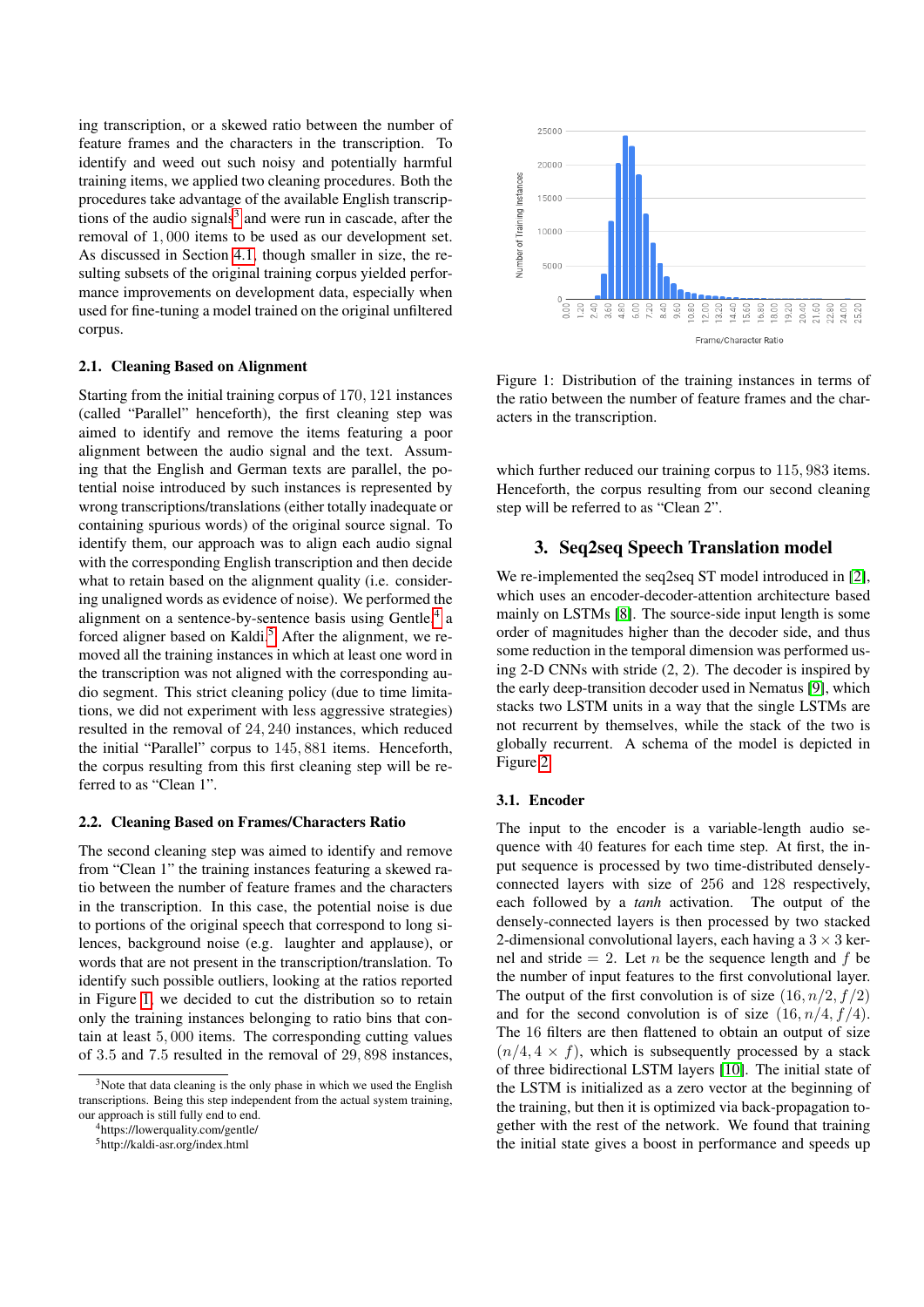<span id="page-2-1"></span>

Figure 2: Schema of our end-to-end model architecture. The numbers on the left represent the dimensionality of each encoder layer's output. The batch size is not written.

the model convergence.

#### 3.2. Decoder

The decoder consists of a two-layered deep-transition LSTM [\[9\]](#page-5-4) followed by a deep output layer [\[11\]](#page-5-6). The input of the first layer is the character embedding of the last character. The output of the first layer is used as a query vector to compute an attention over the last layer of the encoder. The attention output is then used as input to the second LSTM layer. The hidden and cell states received as input by the two LSTM layers are, for every time step, the last hidden and cell states produced by the other LSTM layer. The last encoder output is averaged over the time dimension and this new tensor is passed as input to two different denselyconnected layers with *tanh* non-linearity. The two functions compute the initialization of the hidden and cell states for the first LSTM layer. The deep output is a densely-connected nonlinear function, which takes as input the concatenation of the LSTM output, the attention output and the current symbol (character) embedding, and outputs a tensor of size 512. This tensor is finally multiplied by a second character embedding matrix to compute the scores over the whole vocabulary.

## 3.3. Attention

The attention layer computes a distribution of weights that sums up to 1 for the encoder output sequence (soft attention) with no positional information (global attention). The scores for each encoder position are computed according to their relevance with respect to the decoder state. The relevance score is computed using the general attention score proposed in [\[12\]](#page-5-7).

### 3.4. Increased Regularization

Due to the small size of the training data, we found useful to apply some regularization tricks. The first and more common technique is the dropout applied to each layer [\[13\]](#page-5-8). Instead of variational dropout [\[14\]](#page-5-9), we preferred to use the fastest implementation of LSTMs provided by the Pytorch library, which uses regular dropout.

Besides dropout, we applied weight normalization and label smoothing as additional techniques for regularization. Weight normalization [\[15\]](#page-5-10) is a simple technique that decomposes the parameter matrices into their magnitude and direction components in order to easily produce a transformation that scales the weights and reduces the gradient covariance to zero. The result is a faster convergence and a limitation of the weight space, which has a regularizing effect.

Label smoothing [\[16\]](#page-5-11) smooths the cross-entropy cost function by giving a weight of 0.9 to the probability of the correct symbol, and 0.1 to the sum of the probabilities of the other symbols. Label smoothing makes the model less confident on its predictions, producing a regularizing effect. In NMT, it has been observed that, despite the increased loss and perplexity usually obtained with this technique, the translations are usually better [\[17\]](#page-5-12) and end up in improved BLEU<sup>[\[18\]](#page-5-13)</sup> scores.

# 4. Experiments

<span id="page-2-0"></span>In this section we summarize the experiments that motivated our choices for the final submission. Since the goal of our participation was to explore the potential of a single endto-end model that can translate directly from audio signals, we used as training data only the Speech Translation TED Corpus that was released for the task. No pre-training has been performed on different types of data (such a pre-training would in fact rely on ASR data). All our models were trained using the Adam optimizer [\[19\]](#page-5-14) with learning rate of 0.001, and values for  $\beta_1$  and  $\beta_2$  of 0.9 and 0.999. We applied dropout of 0.2 to all layers, including the input features. The norm of the gradients was clipped to 5. All the models have been trained until convergence according to the loss on a held-out set of 1, 000 sentences (see Section [2\)](#page-0-2). The results achieved by each model on the validation set are reported Tables [1–](#page-3-1)4.

At first, we experimented with the reference implemen-tation of the sequence-to-sequence model<sup>[6](#page-2-2)</sup> that is based on Tensorflow [\[20\]](#page-5-15). However, with about 3.5 hours per epoch on a single NVIDIA GTX-1080 GPU, its training time resulted to be incompatible with the need of quickly testing a range of alternative solutions. To avoid this bottleneck, we re-implemented the same model within the *fairseq* toolkit, which is highly optimized to significantly reduce training time. Our re-implementation was indeed faster, with a reduction of the training time to about 30 minutes per epoch for the largest version of the training corpus ("Parallel"), and

<span id="page-2-2"></span><sup>6</sup>https://github.com/eske/seq2seq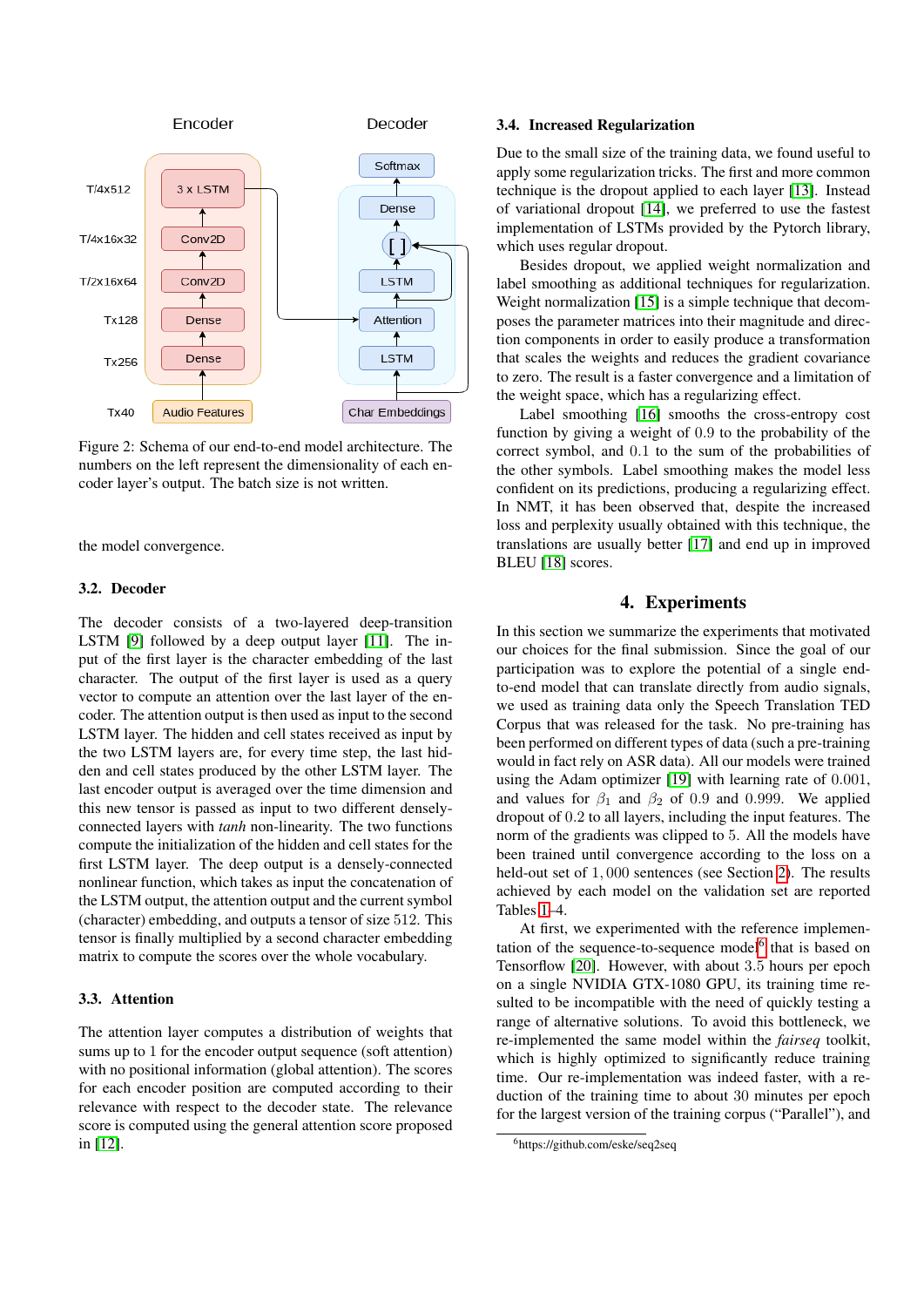| Data     | Val. BLEU |
|----------|-----------|
| Parallel | 8.54      |
| Clean 1  | 8.98      |
| Clean 2  | 8.54      |

<span id="page-3-2"></span><span id="page-3-1"></span>Table 1: Results of the base model over the three different versions of the dataset.

| Data                              | Val. BLEU |  |  |  |  |
|-----------------------------------|-----------|--|--|--|--|
| $P \rightarrow C1$                | 9.55      |  |  |  |  |
| $P \rightarrow C2$                | 9.85      |  |  |  |  |
| $C1 \rightarrow C2$               | 9.89      |  |  |  |  |
| $P \rightarrow C1 \rightarrow C2$ | 10.14     |  |  |  |  |
| (a) Dataset fine-tuning           |           |  |  |  |  |
| <b>Strategy</b>                   | Val. BLEU |  |  |  |  |
| Adam annealing                    | O         |  |  |  |  |

<span id="page-3-3"></span>

| Adam annealing $\vert$ 9.11 |  |  |  |  |  |
|-----------------------------|--|--|--|--|--|
| NAG annealing $\vert$ 8.74  |  |  |  |  |  |
| (b) Restart strategy        |  |  |  |  |  |

Table 2: (a) Results for the base model in different finetuning conditions. P stands for Parallel, C1 for Clean 1 and C2 for Clean 2. Only the last row refers to a double step of fine-tuning. (b) Results with two different restart strategies for the model trained on Clean 2.

about 20 minutes per epoch for the smallest one ("Clean 2"). The wall clock time of a single training run was around 30 hours, with a maximum of 10 additional hours for the finetuning.

## <span id="page-3-0"></span>4.1. Dataset Selection

In the first round of experiments, we were interested in understanding the impact of the data cleaning procedures described in Section [2.](#page-0-2) To this aim, we trained the base system on the three different versions of the dataset (i.e. "Parallel", "Clean 1" and "Clean 2") and evaluated the resulting models on the same validation set. The results listed in Table [1](#page-3-1) show that Clean 1 provides us with the best result, but Clean 2 leads to a result equivalent to Parallel despite using about 36% less data. Thus, we decided to use Clean 2 for the following experiments in order to have faster training cycles.

## 4.2. Dataset Fine-tuning and Restart Strategy

In this subsection we address two questions. The first one is whether it is useful to fine-tune a model trained on a larger dataset by using a smaller and cleaner subset of the same corpus. The second question is whether a restart strategy with learning rate annealing can improve the performance.

The first question was addressed by restarting the training of the model by using the new, smaller dataset as training set, but with the same training policy and hyper parameters. The results listed in Table [2a](#page-3-2) show that fine-tuning the model on cleaner data always helps. In particular, fine-tuning on Clean

<span id="page-3-4"></span>

| Model                       | Val. BLEU |
|-----------------------------|-----------|
| AST Seq2Seq                 | 8.54      |
| + Weight Normalization (WN) | 8.69      |
| + Label Smoothing (LS)      | 8.74      |
| + Sigmoid Attention         | 8.44      |
| $+$ WN and LS               | 9.69      |

Table 3: Results on the data cleaned with two cleaning steps.

2 (which is smaller but of higher quality) always results in better performance, especially in the case of a double step of fine-tuning ( $P \rightarrow C1 \rightarrow C2$ ). Interestingly, also using only the clean data (C1  $\rightarrow$  C2) yields better results than training the initial model on the original Parallel corpus.

To address the second question, we used the model trained on Clean 2 and restarted the training on the same training set with a policy of learning rate annealing. To this aim, the learning rate was multiplied by 0.5 every time the validation loss did not improve over the best one computed so far [\[21\]](#page-5-16). We experimented using both Adam with annealing and SGD with Nesterov Accelerated Gradient (NAG) [\[22\]](#page-5-17) with annealing. The results listed in table [2b](#page-3-3) show that, though Adam with annealing yields a better model, both the BLEU scores are at least 0.45 points less than the worse model with fine-tuning.

# 4.3. Features Exploration

In this round of experiments we trained our base model on the Clean 2 dataset and compared its result with models that have weight normalization, label smoothing, sigmoidal attention instead of softmax attention, and weight normalization and label smoothing together. The results on the validation set, which are listed in Table [3,](#page-3-4) show that both weight normalization and label smoothing give a small contribution, while the sigmoidal attention slightly decreases the translation quality. Moreover, the joint addition of label smoothing and weight normalization gives a sensibly higher boost, suggesting that the models need high regularization. Considering the scarce amount of data, the need for high regularization was expected. However, it is interesting to note that by increasing the dropout to 0.3 the base model converges to a much worse point.<sup>[7](#page-3-5)</sup> From now on, we call the model with weight normalization and label smoothing "full modell".

# 4.4. Experiments with Full Model

Once we found that the full model is clearly better than the others, we replicated the experiments on all the datasets with the new model. In the second column of Table [4a,](#page-4-5) we can see that this model is more sensitive to noise. In fact, training it with the "Parallel" set leads to poor performance in translation (4.66 BLEU), but this lower translation quality was not expected by looking at only the training and validation

<span id="page-3-5"></span> $7$ Observed in preliminary experiments, not reported here.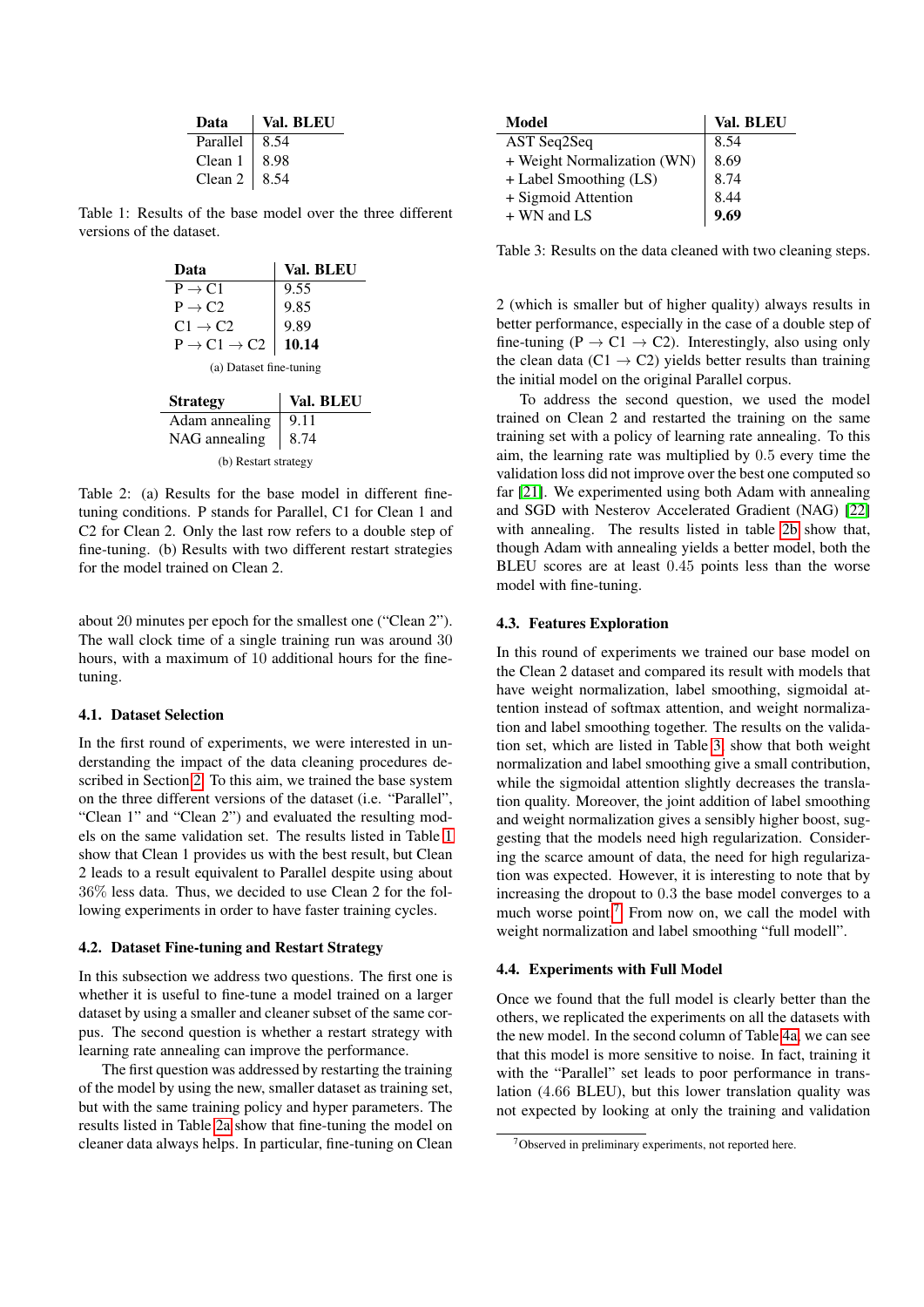<span id="page-4-6"></span><span id="page-4-5"></span>

|                                   | Data     |             | <b>BLEU</b> |       |             |  |  |
|-----------------------------------|----------|-------------|-------------|-------|-------------|--|--|
|                                   | Parallel |             | 4.66        |       |             |  |  |
|                                   | Clean 1  |             | 9.69        |       |             |  |  |
|                                   | Clean 2  |             | 9.69        |       |             |  |  |
| (a)                               |          |             |             |       |             |  |  |
| Data                              |          | <b>Best</b> |             | Avg   | <b>Test</b> |  |  |
| $P \rightarrow C1$                |          | 10.26       |             | 10.46 |             |  |  |
| $C1 \rightarrow C2$               |          | 9.71        |             | 10.42 |             |  |  |
| $P \rightarrow C2$                |          | 10.63       |             | 10.90 | 9.70        |  |  |
| $P \rightarrow C1 \rightarrow C2$ |          | 10.41       |             | 10.78 |             |  |  |
| + Adam annealing                  |          | 10.50       |             | 10.59 |             |  |  |
| Ensemble of 4                     |          |             |             | 11.60 | 10.24       |  |  |
|                                   |          | (b)         |             |       |             |  |  |

Table 4: Results using different versions of the dataset for training our model with weight normalization and label smoothing.

losses. Nonetheless, the fine-tuning of this model on cleaner data, whose results are listed in table [4b,](#page-4-6) leads to improvements ranging from 0.57 to 0.94 BLEU points with respect to the models trained only on the clean data.

Unfortunately, the score of 10.63 of the best model  $(P \rightarrow C2)$  represents only a limited improvement when compared with the best model in the second column of Table [2a](#page-3-2)  $(P \rightarrow C1 \rightarrow C2)$ , which improved from 8.54 of the base model to 10.14. The fifth row of Table [4b](#page-4-6) shows the results when the last fine-tuning is performed using Adam with annealing instead of Adam with a fixed learning rate. Based on these results, we submitted our single best model ( $P \rightarrow C2$  Avg) as our contrastive submission.

# <span id="page-4-7"></span>4.5. Checkpoint Averaging and Ensemble Decoding

Checkpoint averaging consists in computing the average of different checkpoints of the same training. In [\[23\]](#page-5-18), it has been shown that, in neural machine translation, it leads to a better translation quality than using a single model. For each model, we computed the BLEU score on the validation set for the last 10 checkpoints, and averaged the weights of all the models whose results are less than 0.5 BLEU points worse than the best one. The improvement can be observed by comparing the Best and Avg columns of Table [4b.](#page-4-6)

We also performed ensemble decoding of models trained in different runs. The ensemble involved all the Avg check-points listed in table [4b,](#page-4-6) except for "C1 $\rightarrow$  C2", which was trained using a different vocabulary. The ensemble of the 4 models obtained a result of 11.60 BLEU on the validation set.

# 4.6. Submitted Systems and Results

Based on the outcomes of the above experiments on development data, we opted for submitting the following systems:

- Primary: ensemble of 4 systems (Section [4.5\)](#page-4-7).
- Contrastive: Checkpoint averaging of P→C2 (Table [4b\)](#page-4-6).

The result of the primary system is 11.60 BLEU score on our validation set and 10.24 on the test set, whereas the contrastive system scored, respectively, 10.90 and 9.70 in the validation and the test set.

# 5. Conclusions

<span id="page-4-4"></span>We described FBK's participation in the end-to-end speech translation task at IWSLT 2018. We have shown that data cleaning is useful in reducing the training time by discarding a good portion of the training data, while not hurting translation quality. We have also observed that fine-tuning a model using a cleaner dataset can bring improvements up to 1.6 BLEU points. Moreover, regularizing the model with normalization and label smoothing can produce an improvement of more than 1.0 BLEU point with clean datasets, but the same model fails to converge to a good point using all the data. In addition, using checkpoint averaging and ensemble decoding gave us another gain of 1.0 BLEU point. The final score on this year's test set is of 9.70 and 10.24 BLEU respectively for our best single model and for the primary submission based on ensemble decoding. In order to improve the competitiveness of this system, our next experiments will include ASR for pretraining the encoder [\[24\]](#page-5-19) or for multi-task learning [\[4\]](#page-4-3).

# 6. Acknowledgements

We gratefully acknowledge the support of NVIDIA Corporation with the donation of the GPUs used for this research.

#### 7. References

- <span id="page-4-0"></span>[1] A. Bérard, O. Pietquin, C. Servan, and L. Besacier, "Listen and translate: A proof of concept for end-to-end speech-to-text translation," *arXiv preprint arXiv:1612.01744*, 2016.
- <span id="page-4-1"></span>[2] A. Berard, L. Besacier, A. C. Kocabiyikoglu, and ´ O. Pietquin, "End-to-end automatic speech translation of audiobooks," in *ICASSP 2018-IEEE International Conference on Acoustics, Speech and Signal Processing*, 2018.
- <span id="page-4-2"></span>[3] A. Anastasopoulos and D. Chiang, "Tied multitask learning for neural speech translation," in *Proceedings of the 2018 Conference of the North American Chapter of the Association for Computational Linguistics: Human Language Technologies, Volume 1 (Long Papers)*, vol. 1, 2018, pp. 82–91.
- <span id="page-4-3"></span>[4] R. J. Weiss, J. Chorowski, N. Jaitly, Y. Wu, and Z. Chen, "Sequence-to-sequence models can directly translate foreign speech," 2017.